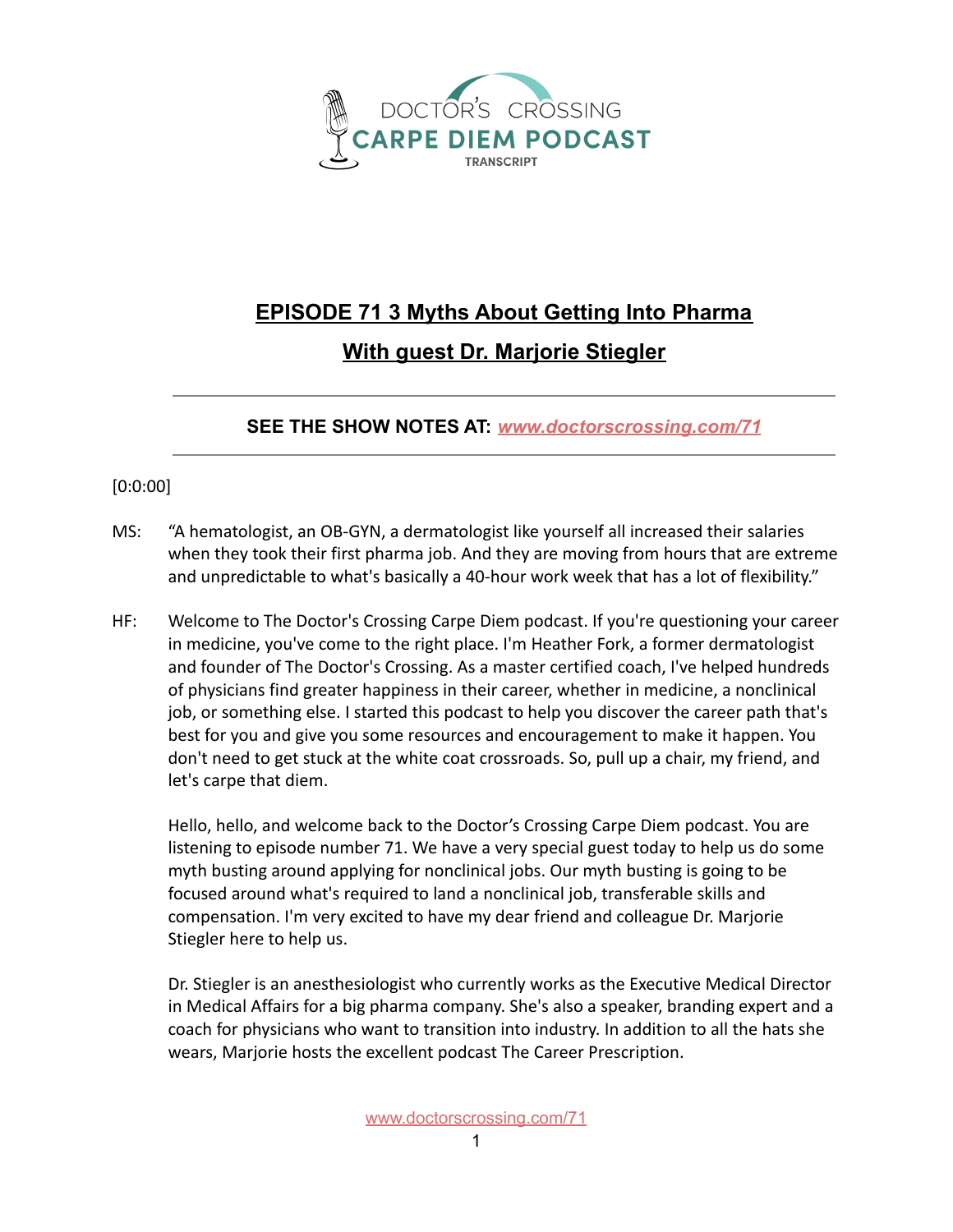

I'm always impressed by how much Dr. Stiegler does for other physicians. My guess is she doesn't need a lot of sleep. Marjorie has a number of online courses that she offers, including one on how to transition into pharma called The Industry Insider. I'll have a link to this course in the show notes, as well as her contact information.

Although our conversation is going to be through the lens of pharma, the myths we're going to be busting are applicable in many nonclinical areas. I'm very honored to welcome Dr. Marjorie Stiegler to the podcast. Hey, Marjorie, how's it going?

- MS: It's great. Thank you for having me, Heather. Good to be with you.
- HF: This is wonderful. I have to say I am a big fan of your podcast. I love how focused you are. You tell us in advance what we're going to learn. You teach us very well in a very efficient manner, and then we get to move on with our day. There's not a lot of fluff.
- MS: Thank you so much. That's really very kind. I do try to keep it tight because yeah, people are busy and I know a lot of people have many questions. I try to focus the podcast around people's questions. Just get the answer and move on. Yeah, thank you.
- HF: You're very, very welcome. And today I love this topic that you came up with, which is busting some myths that physicians often have when they're thinking of applying for a nonclinical job or transitioning. Before we dive into these myths that we're going to be busting, I'd love to have you tell the listeners a little bit about you.
- MS: Sure. I think like all doctors, when you ask me that question, I want to tell you my CV. I'm an anesthesiologist by training. I trained at Mass General and then I went out to California, to UCLA, where I spent five years on the faculty. And then I moved to North Carolina where I spent another five years on the faculty at UNC Chapel Hill. And actually, I still have a faculty appointment there.

But about five years ago, everything's in five, it's about five years ago. I was just thinking about my three-to-five-year plan and I was not really sure that anything I saw around me really appealed to me. I was very happy in academics and I really love anesthesiology, but I didn't want to be a department chair. It wasn't clear to me what was next for me.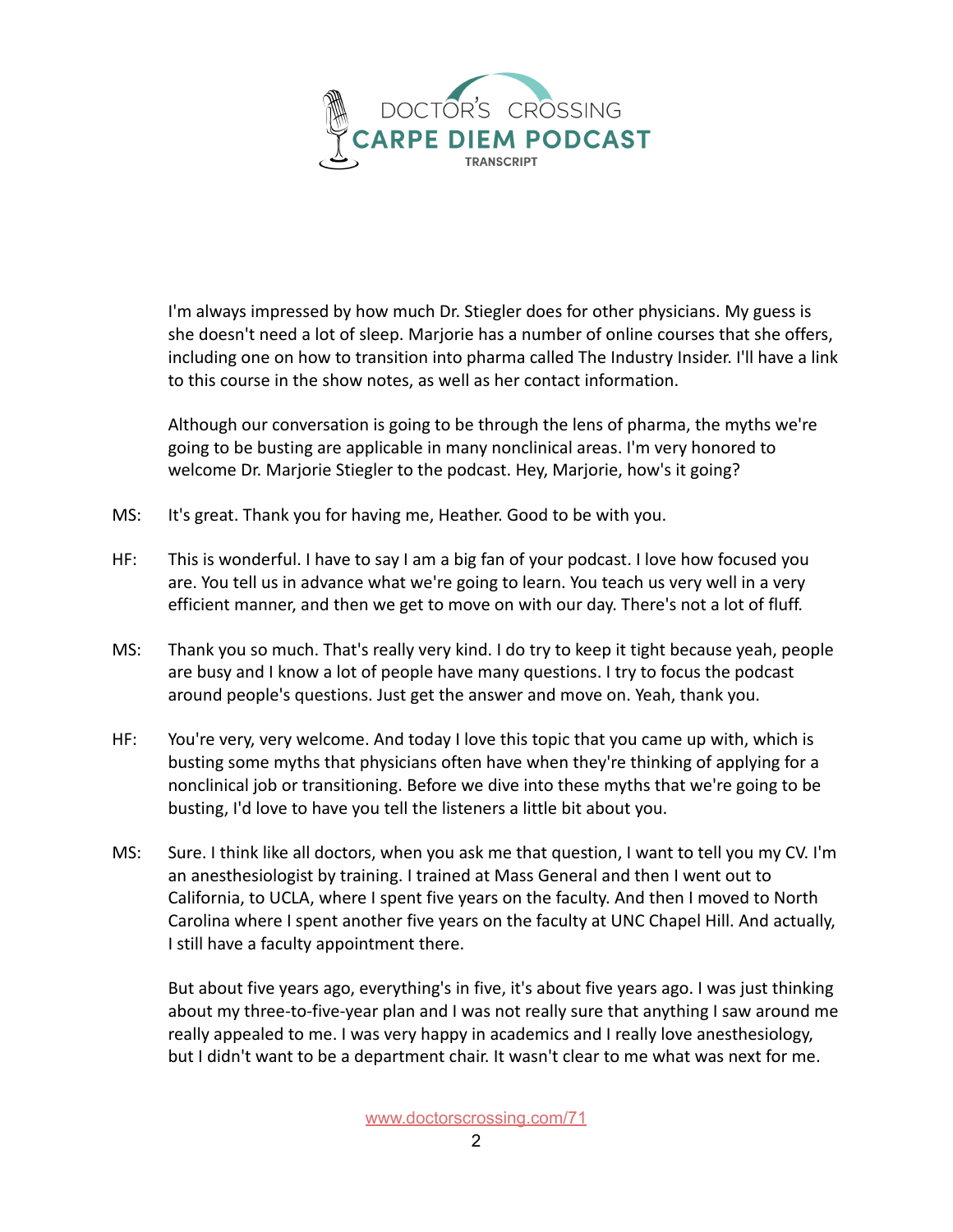

And while I was sort of feeling receptive, an opportunity came along to consider a role at one of the pharmaceutical companies nearby. I'm in a research triangle. There's a lot of them. And I thought, "I don't know anything about this. It might be very different. It might be something I don't like." It's certainly scary, but also an amazing opportunity to really learn an entirely different side of healthcare in a way that I didn't know already. And I figured if I didn't like it, worst case I would just quit and go back. But as it turns out, I loved it. And here I am still several roles and promotions later, really, really enjoying the way I get to make a contribution for patients as a medical director.

- HF: Are you doing any type of active practice?
- MS: Oh, great question. I had been up until COVID. As an anesthesiologist our schedules for surgery, I had transitioned away from the OR at UNC because a big academic institution had to schedule things in a way that wasn't really compatible with my work. But my company did support me to work a day a week in the operating room if I wanted to. So, I partnered up with a surgeon, who's a neighbor of mine.

And I did that, taking care of elective outpatient cases, a couple of days a month. And when COVID struck, by the nature of the fact that it was just a single physician practice, we didn't have PPE. Nobody did, but we definitely didn't have PPE. We didn't really know what to do about testing. And we didn't have the infrastructure that a large institution does to be sure that we were coming back online in a safe way. I just felt like I would take a pause until all that dust settled. But now that it's been a two-year pause, I think it's unlikely that I will go back.

- HF: How do you feel about closing that door?
- MS: It's mixed feelings. I love anesthesiology and I look back on all of that very fondly and I would do it again, but I think about patient safety and I think to myself, "It's been such a long time. If I were the patient, I don't think I would want somebody like me coming in and taking care of them." I would need to be doing a re-entry back into full-time practice if I were going to pursue that. But I don't think I am, because I'm quite happy with what I'm doing now.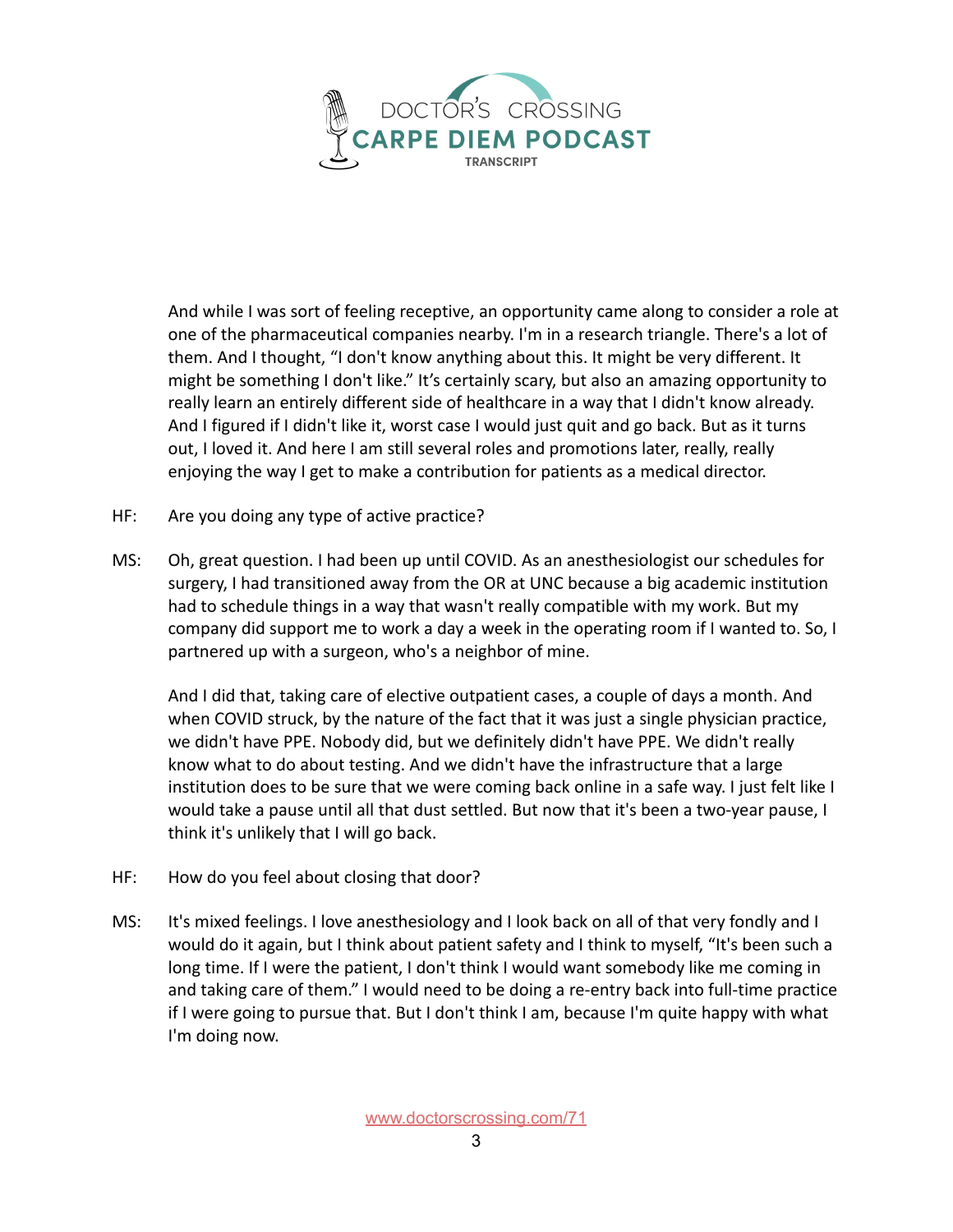

- HF: Yeah. I'm curious if you compare the joy and the fulfillment that you got as an anesthesiologist to the joy and fulfillment that you get in your current role in pharma, how do you compare them?
- MS: Wow. That's such a great question that's making me think really deeply. I think the difference is in clinical medicine, things are one-on-one and you can have that satisfaction in a given day of having done any number of things. For an anesthesiologist that might be helping somebody in their labor and delivery or C-section, and then there's a baby at the end and that's so very joyous. Or it can be just sort of a routine surgery that goes well and everybody's happy and has a smooth day or when you can literally save someone's life when they come in in trauma. Those kinds of things are on a day to day and on a one-to-one basis.

Working in industry is different because those types of encounters obviously don't happen on the day to day. We don't have the same emergencies. But the impact on patients, when you can bring a medicine that solves a problem that millions of people have, that's enormously gratifying. It's maybe more of the cadence instead of every day piece of joy. It's just an overall general feeling of good, meaningful contribution.

- HF: Thank you for answering that. I love getting to hear someone like yourself who's been in both worlds compare and contrast them because we often get really trapped into thinking that once we prepare for this career to care for patients, that's it, we die with our boots on. But we're lifelong learners. And I think part of job satisfaction is growing and learning. And that stagnation of clinical care, I'm not saying it's that way for everybody, but it's a risk. It can often impede the joy that comes from caring for patients. So now you're doing it in a different way.
- MS: Absolutely. And I am a very curious person. I mean, it sounds cliche to say we're lifelong learners, but I am, I like to do different things. That's part of what's been the driving force behind the several businesses that I've started and things like that. I like to learn and do new things. And for me, although it's kind of ambiguous and it's out of my comfort zone, I like that. That's my personality. Not everybody does like that. And then they don't need to do it, but for me, I wanted to learn new things. I wanted to do new things.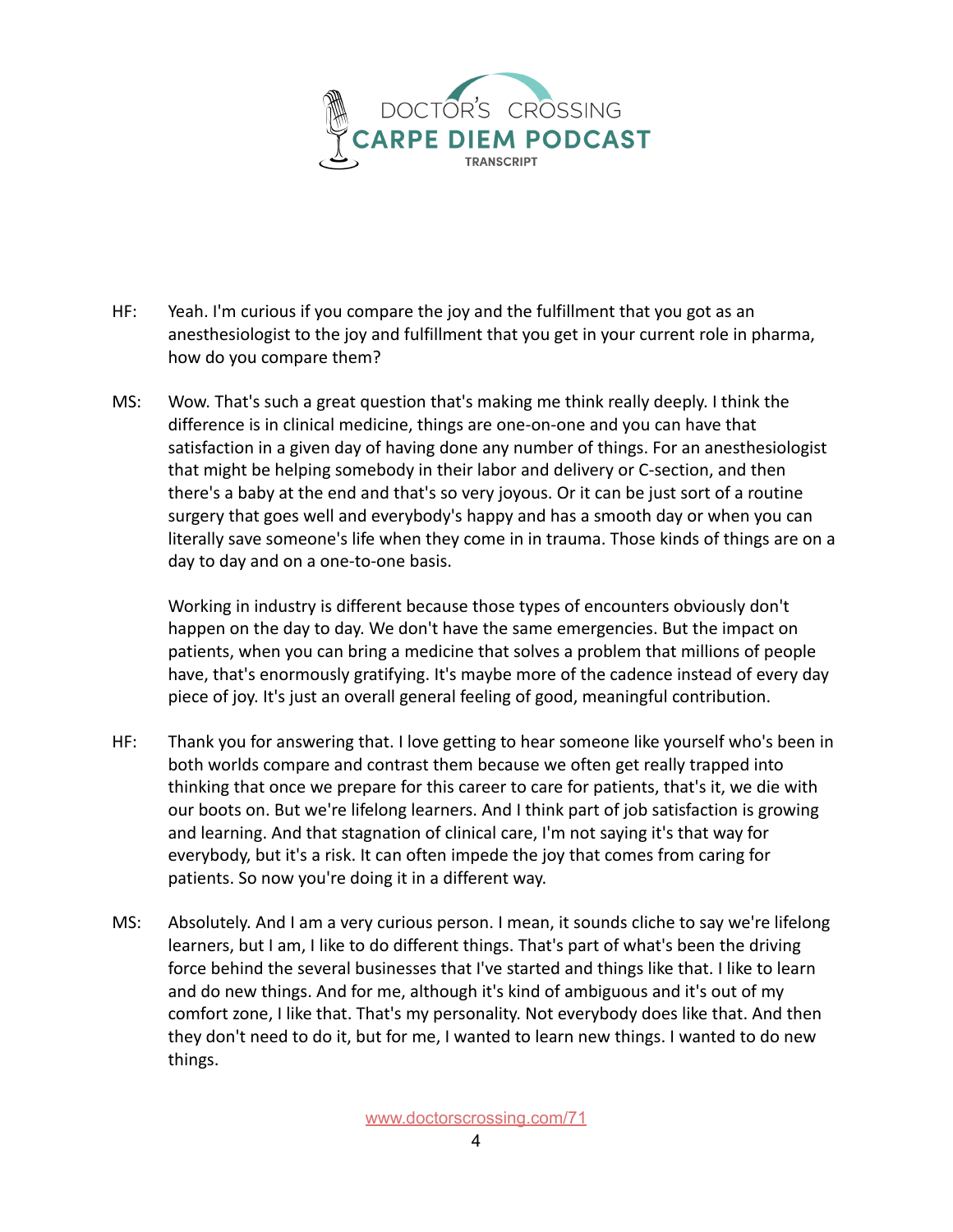

- HF: I think that's one reason why you are so generative. You're always creating things and doing things. That's just a part of you, like you said. Would you like to dive into these myths that you would like to bust for our listeners today?
- MS: Sure. I picked these three because I get probably, on a slow day, five messages and on a busy day, sometimes 15 or 20 messages a day from our colleagues asking me questions about transitions into pharma specifically. And there are three questions or misconceptions that are just ubiquitous. Everyone has them. I've tried to in my own podcast answer them so I could just direct people that I don't have to be a broken record, but it would be great for us to address them all together here on your show too.
- HF: All right. Well, what's the first one that you'd like to bust?
- MS: The first one is prior experience is not needed. This is a very common perception. Most people understandably believe that prior experience is needed because almost every job description says that it is. But this is aspirational.

The key is really in understanding what's an entry level physician job in the organization. And sometimes that requires a little bit of savvy and kind of reading between the lines. Sometimes it can be clear from the job title. For example, within pharmaceutical or medical device companies, an associate medical director is an entry level position. A vice president is obviously not. And so, some people get the impression that they could come into a company at a very high level like that, that's not going to happen because you don't understand the business and the work.

But an associate medical director sounds like it could be a senior role, but it isn't. It's an entry level role. And so, something that's entry level by definition does not require prior experience. And the job posting might say that they want a couple of years up to two to three years or something like that of prior experience. But again, that's just their aspiration. If a person had been an associate medical director for three years, they'd probably be looking to move on by now to get a promotion and move up.

I think that's the number one myth. Don't let that hold you back. You're never going to find a job description that says, "Hey, no experience needed, come on down." It's not going to read that way. But when you know how to read between the lines and identify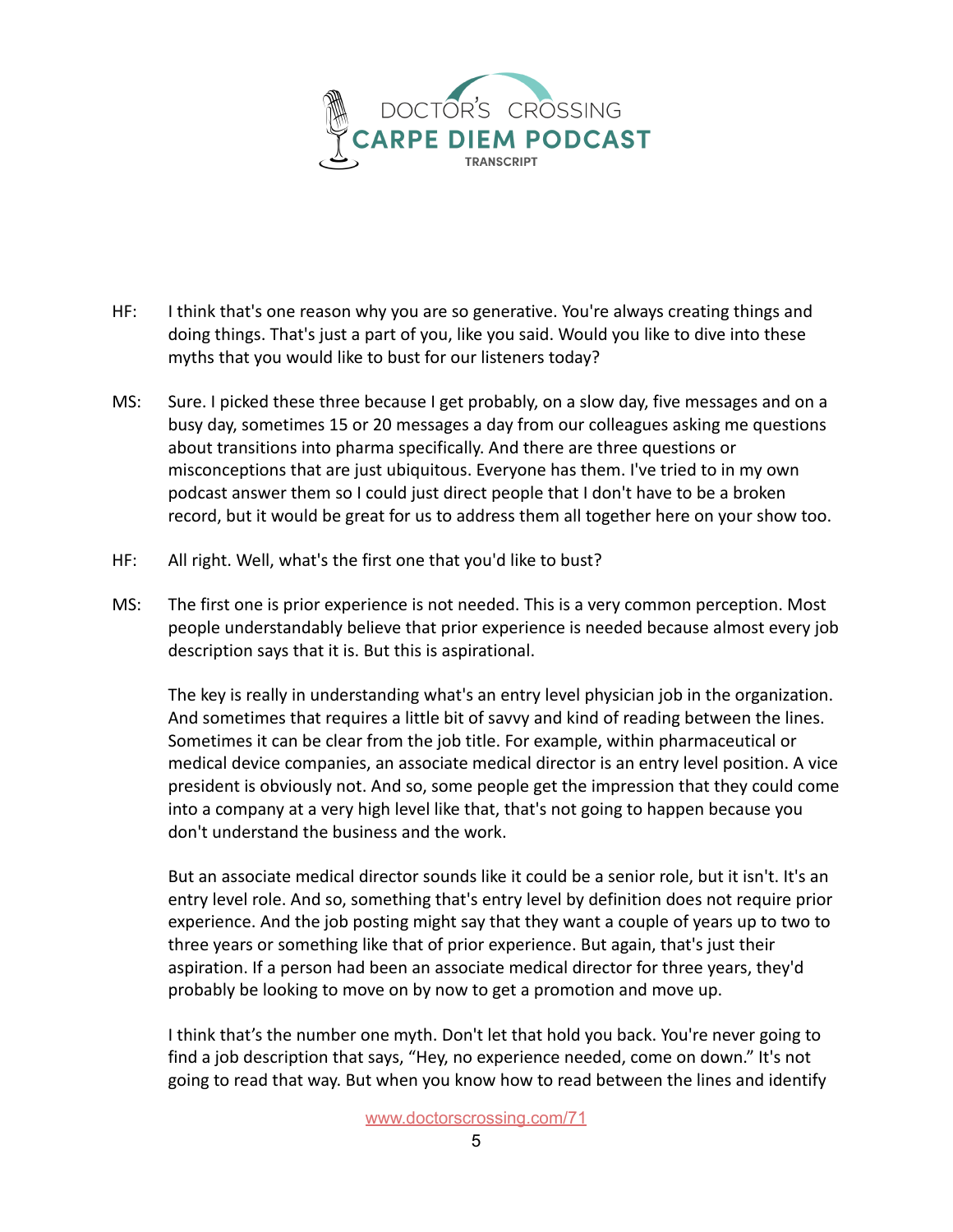

the right ones, then you'll know what you're an appropriate candidate for. And then it's just a matter of learning how to position yourself in a way that makes you a desirable candidate to the hiring manager or to the recruiter.

HF: I have to say amen Marjorie. Everything you said is so spot on and I hope everybody heard it. And if you didn't, go back and listen again, because sometimes it takes a bit for this to settle in. You don't need this experience that sounds like it's required when you look at the job description. And that job title is really helpful. And then going to the qualifications part and seeing what it says there.

And as I mentioned in the intro of the podcast, this is not just for pharma. This is for utilization management. This is also for medical writing, physician advising. Most of these companies expect to onboard you and train you.

- MS: Absolutely, absolutely. They do. And it's really, really robust. A lot of these companies will expect for the first four to six months of your employment to be mostly you learning rather than you being a contributor really in an independent way. That's very common. It's standard.
- HF: You're making this distinction of associate medical director. That would be the most entry level?
- MS: Well, it varies from company to company. The titles are not always the same. This is something we really address in Industry Insider for that reason. Because you can sometimes determine by title, but then also sometimes by things in the job description. For example, if the job description mentions that you'll be managing a team, it's probably not an entry level role. You'll be managing a team.

What you're looking for is the job opening on that team. That team that's below the person. There are multiple ways besides just a job title, but certainly anything that says senior, or VP or chief medical, that's in a large company, I suppose a startup could be a little different, but in a major company, that's absolutely not an appropriate role to be applying for. And if anything, you probably won't even be seen, your resume won't be seen. But if it is, a person would realize that you don't know anything about the industry, or you would realize you're not an appropriate candidate for it.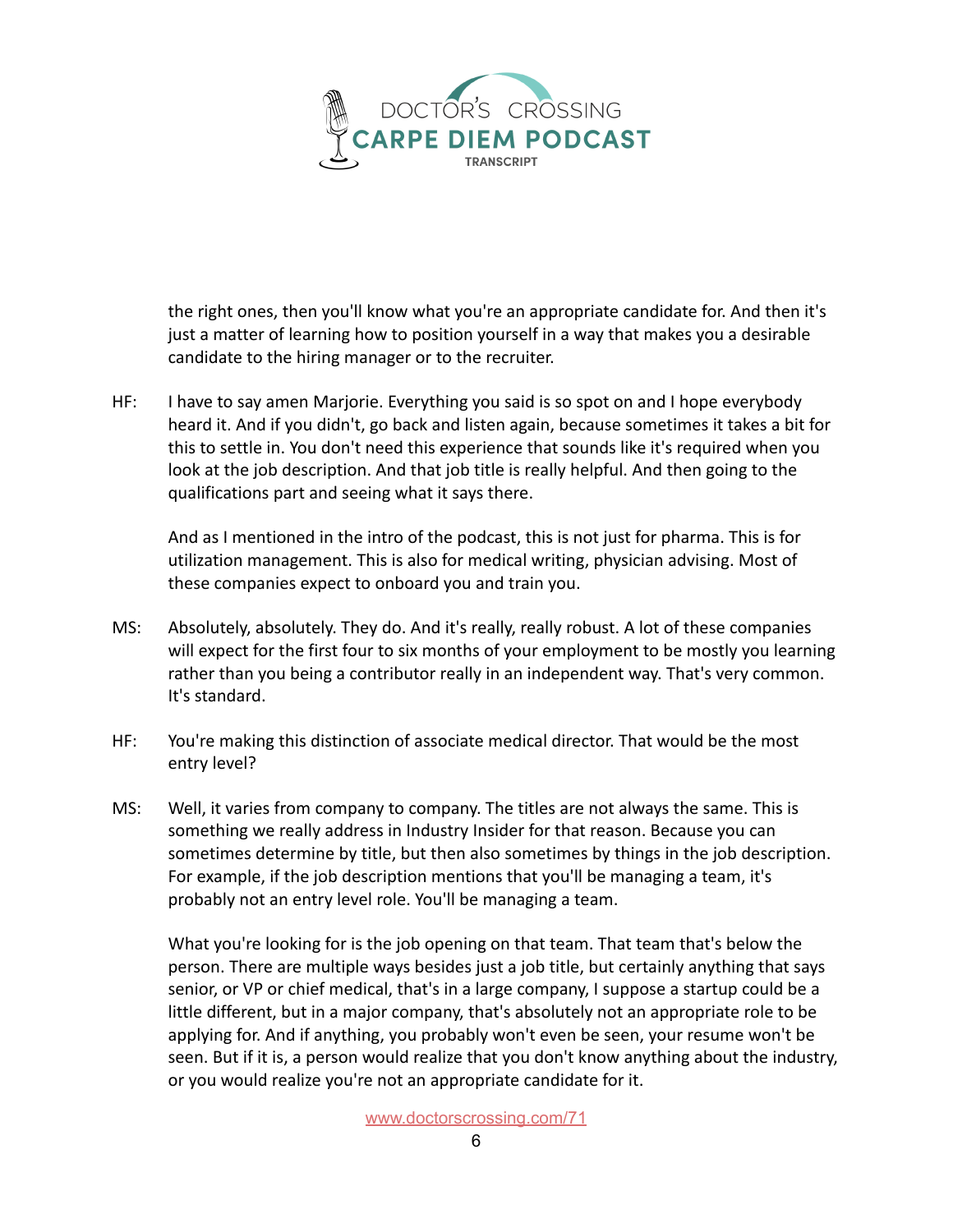

It's really important to match yourself well. That prevents you from rejection or just no response at all. And the reason that's important is because that's discouraging. If you're applying for lots of things and nobody's ever calling you back and you're feeling terrible, then you may want to just give up. But if you're just doing it wrong, you just need help. You just need a little help to do it right and then you'll have success.

- HF: Right. You don't want to develop a complex and get discouraged. We want to have some of those wins. I like that you're bringing out being strategic versus just throwing spaghetti and praying that someone will contact you.
- MS: Some people say that it's really just a matter of perseverance and applying as much as you can. And I don't take issue with the perseverance part. You definitely need that. And I don't take issue with applying a lot if you need to. Many of my students get jobs very, very quickly. And so, I don't know that you need to apply a lot, but you do need to apply strategically. And then you might need to apply a lot. But the first order of business is to apply strategically.
- HF: I agree. And I've seen it work often. Would you like to take us to myth number two?
- MS: Sure. This is very common. Physicians often have a considerable amount of debt for medical school and from residency in their relatively lower salaries. And so, it's a really common concern that the compensation won't be adequate and they'll have to take a really significant pay cut. And usually this is more rooted in "Will they be able to pay their bills, including their loans?"

I think this also comes from people Googling. They'll Google "How much does a medical director make?" And I tried that myself this morning and I saw some answers as low as \$70,000 and some as high as \$150,000. But this is considerably lower than the market norm, even for an entry level position in pharma. Considerably lower. That's entirely outside the range of what a person can expect to make. And I know many, many of my students actually had pay raises. They're moving into an entry level role and they actually earn more than they did as a physician clinically.

Another piece to keep in mind. This is a little bit of an aside, but when you are coming at an entry level role, you're at the bottom. You're only going to go up and your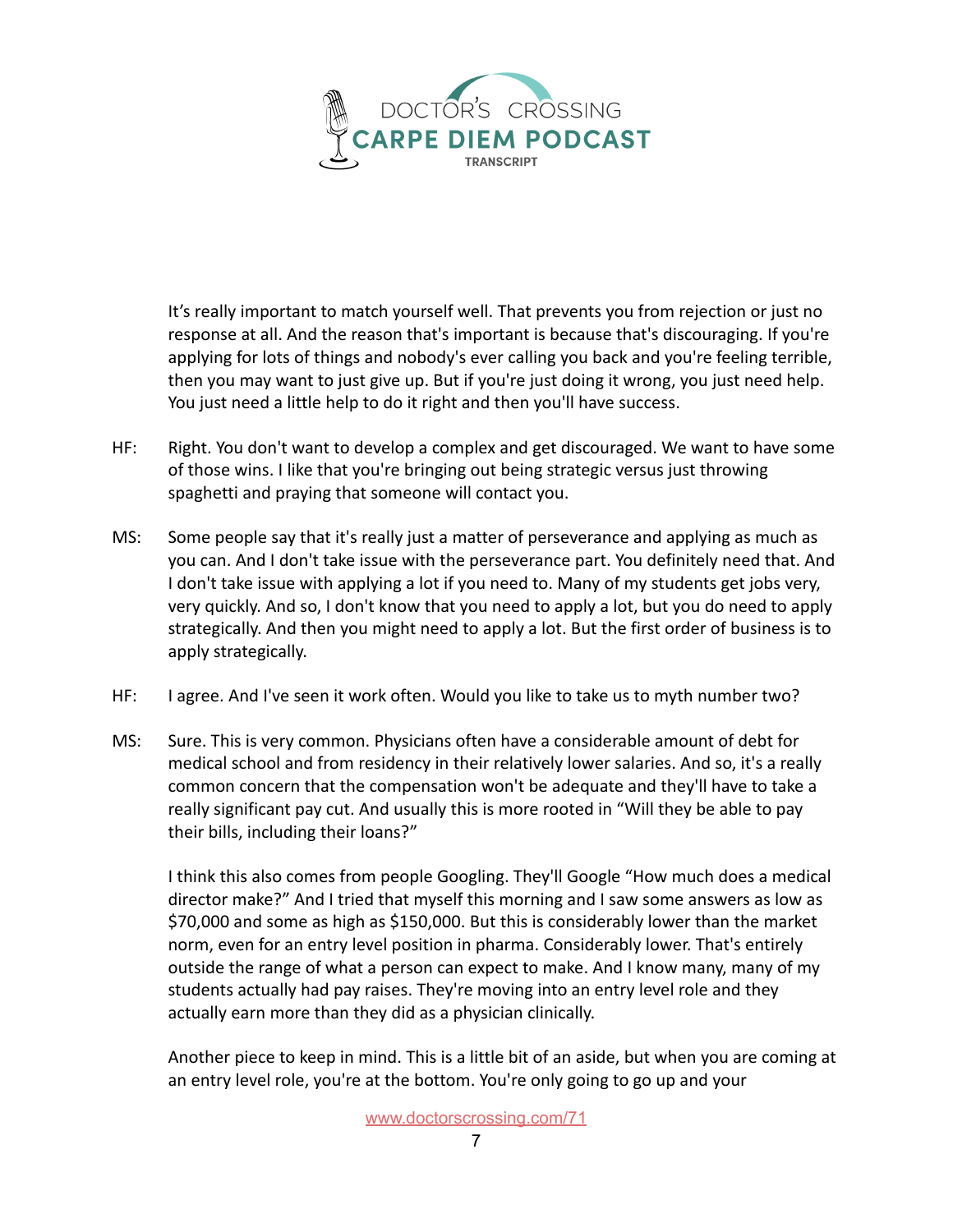

compensation will also go up. But for many physicians, once you're out of residency or you made partner or whatever is the structure in your group, that's kind of it. You're sort of at the ceiling. There's not much more to go. That's something to keep in mind as well. Very often, if you do find yourself having a temporary pay cut, it's temporary. Now I have had one person who is an extremely highly paid specialist. She made a million a year. That person is going to take a pay cut.

- HF: That person probably is okay with a pay cut.
- MS: I don't mind sharing it. I'm an anesthesiologist and we're a well-paid specialty. And when I made my transition, I earned the same. I didn't take a pay cut at all, but I also didn't get a big huge boost. But if that gives people a sort of range or a sense for what the earning is. It's not what you see online.

And the reason for that is that industry has an entirely different compensation structure. Salary, I don't want to call it a small part, but it's just a part of the compensation structure. And the total amount that you would earn in a year has a lot to do with other factors. And this can include bonuses. It can include stock. It can include all kinds of generous company programs and contributions. And so, it's really something where even if you knew the base salary, you would want to add a multiplier on that because that's not what you'd expect to earn.

- HF: For our listeners. Would you like to give some guidance on what the range can be?
- MS: Sure. For most large companies, I do have some small ones, but I have a database now of a very good number of physicians who have transitioned in. And their entry level total compensation in both large and small companies is usually in the mid \$300,000. So, \$350,000-ish. Now some people earn less and some earn more, but I think most people can probably keep the lights on with that amount of money. I hope that people will feel reassured that the compensation is good.
- HF: Yeah. And I can corroborate that. I've seen ranges a little bit lower sometimes if they're starting at a contract research organization where they might start in the mid twos, but then as you mentioned, there's a lot of added bonuses, sometimes stock options and different things that can bring that up into the threes.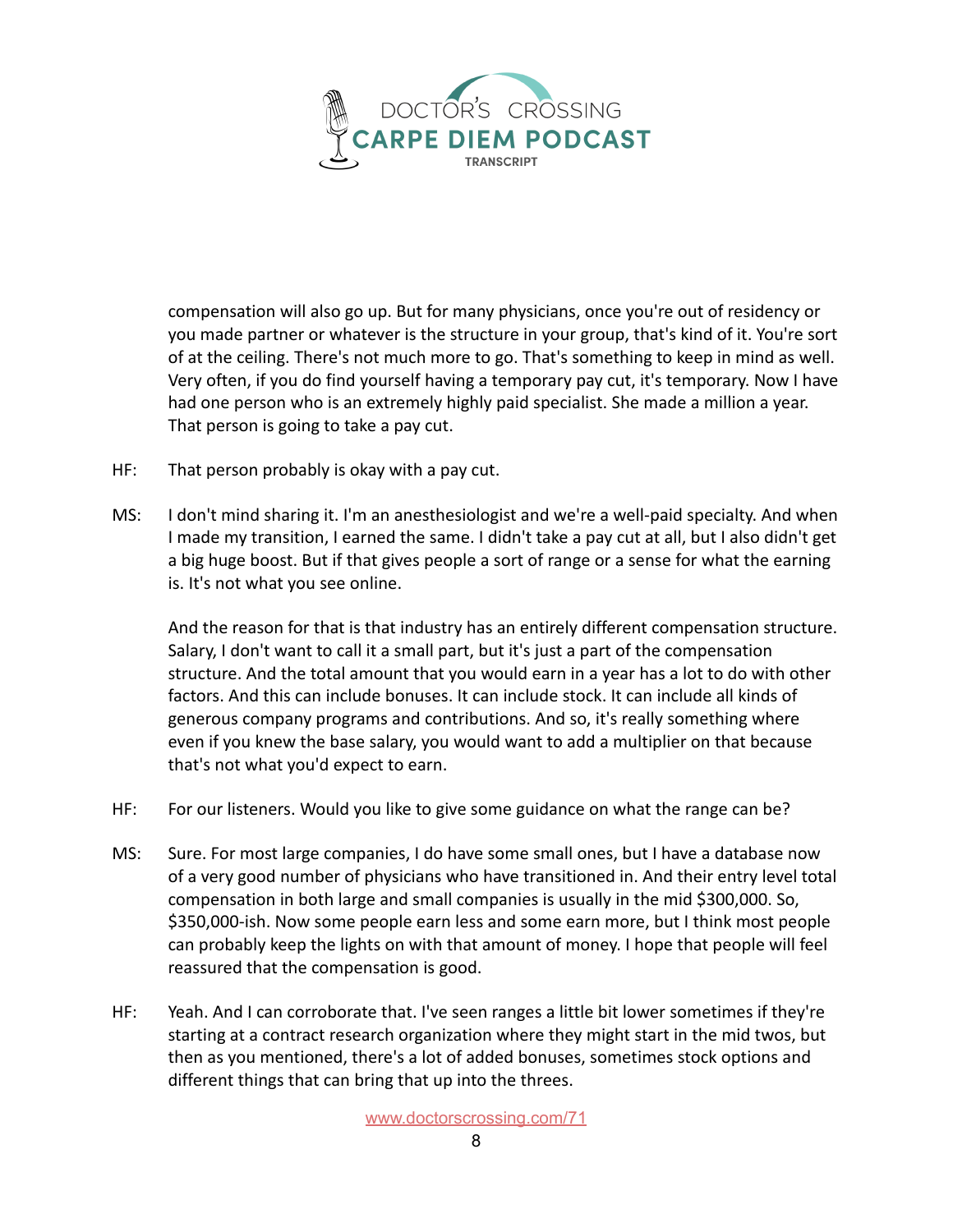

And you're right. I have a number of physicians who go up in salary, even some that aren't just primary care when they take these positions. And you also have to add in the extra time when you're a physician that's not compensated. If you really broke it down to an hourly rate it could be an even bigger increase. You could even stay lateral, but because of the time differential potentially you could still go up.

- MS: I think that's an important point. Your point in primary care is a great one. A handful of students come to mind. A rheumatologist, a hematologist, an OB-GYN, a dermatologist like yourself all increased their salaries when they took their first pharma job. That to me it's amazing.
- HF: That's amazing. Yeah.
- MS: And they are moving from hours that are extreme and unpredictable to what's basically a 40-hour work week that has a lot of flexibility. In most places, if you needed to take a portion of your afternoon off to go to the dentist or go to your kindergartner's poem reading or whatever, it would be fine. It's totally fine. It's just an entirely different work environment.
- HF: And that has huge value. That can be priceless. And it's what so many physicians are looking for. Before we go to the third myth, we're going to just take a short break and then we'll be back to talk about transferable skills.

If you are applying to a nonclinical job, it's a great idea to convert your CV to a resume. A well-crafted resume helps recruiters see why you are the right person for the job. My resume kit is a downloadable PDF that walks you step by step through creating an impressive resume of your own. You'll have everything you need, including templates and a bonus on writing a winning cover letter.

To get immediate access to this kit that I use with my coaching clients go to doctorscrossing.com/resumekit or simply go to The Doctors Crossing website and hit the products tab at the top of the page. Now back to our podcast.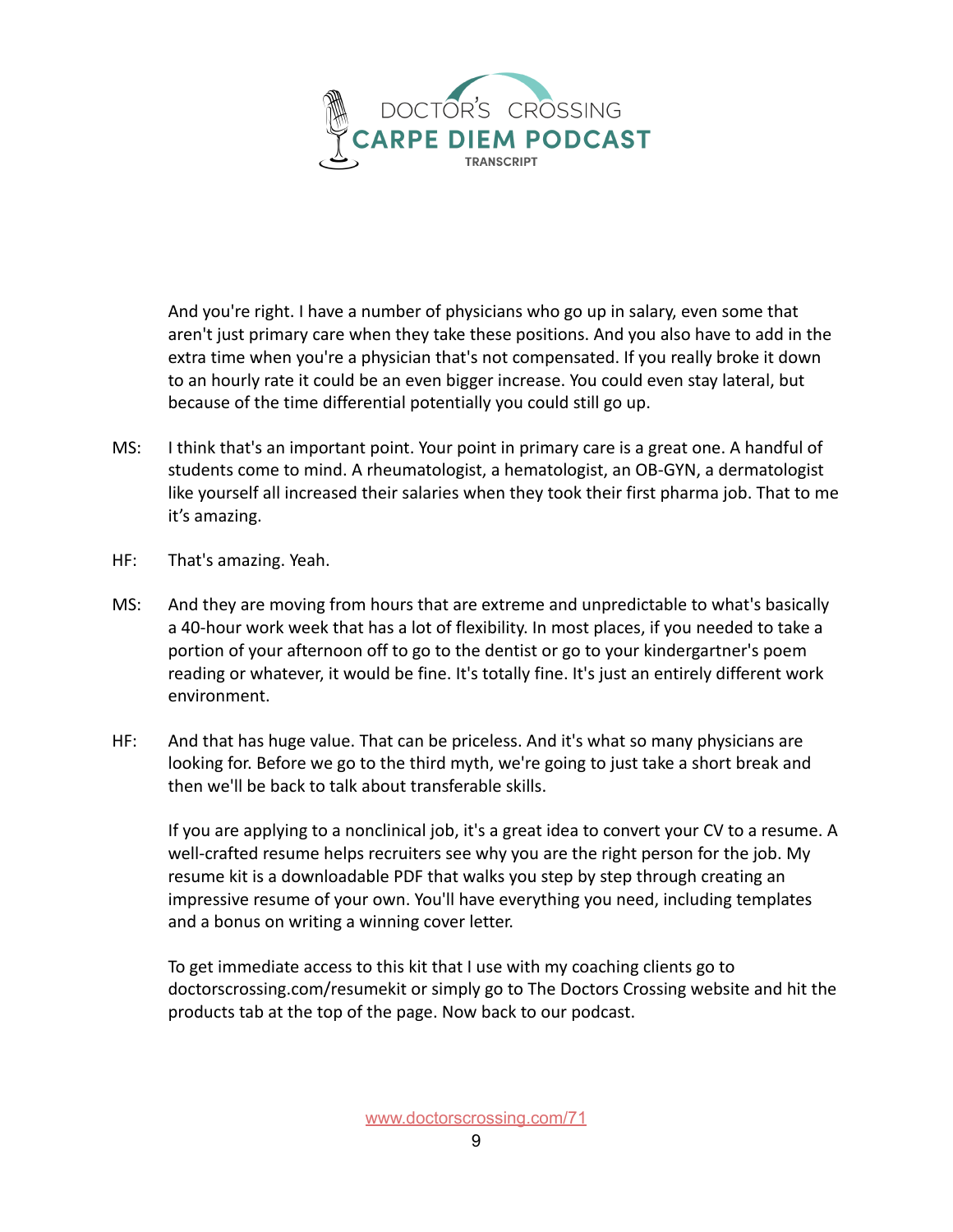

All right. We're back with Dr. Marjorie Stiegler and we're talking about some different myths around transferring into nonclinical jobs. And this third myth that we're busting has to do with transferable skills.

- MS: Yes. I know Heather in your work you have heard this before. And the first thing that comes out of the mouth of so many of our colleagues is, "Oh, I don't know how to do anything else. I'm just a doctor." Have you heard that phrase a bunch of times?
- HF: If I had a penny for every time I've heard that I would be a multi-multimillionaire.
- MS: Yes. It's so common. People come and they say, "I don't know how to do anything. I'm just a doctor." And then they look at these job descriptions and they think to themselves, "I don't have any of that stuff." You don't have some of it because as I mentioned, it's written in an aspirational way and no manager actually expects to find anybody that has all of that.

But the other thing, it's not a secret, but this is the reality. You do have these things, but industry uses a different language to describe them. So, you don't recognize when you're looking at the job description that you do have that and you can demonstrate that or you haven't thought enough about your day to day to realize all of the skills that you are putting to use in your encounters with other clinicians, with patients and just in the way in which you make clinical decisions and manage everything that you have to triage and prioritize and address in a given day. People lump that all together and say "I'm just a doctor." And it's so much more.

HF: I know it's heartbreaking that that's how we see ourselves. And it is a common phenomenon. And that's why when I made my resume kit, I had this section on transferable skills, the skills builder, it was called, "You're not chopped liver." Don't undervalue yourself.

And I like that you bring out that we have all these skills we're using on a day-to-day basis, but because they're so natural for us, we don't identify them as skills. That's a great exercise just to go through your day and say, "What exactly am I doing?" And see if you could match some of those skills to a job description. All these different things that you're doing, like analyzing, evaluating guidelines, interacting with others, building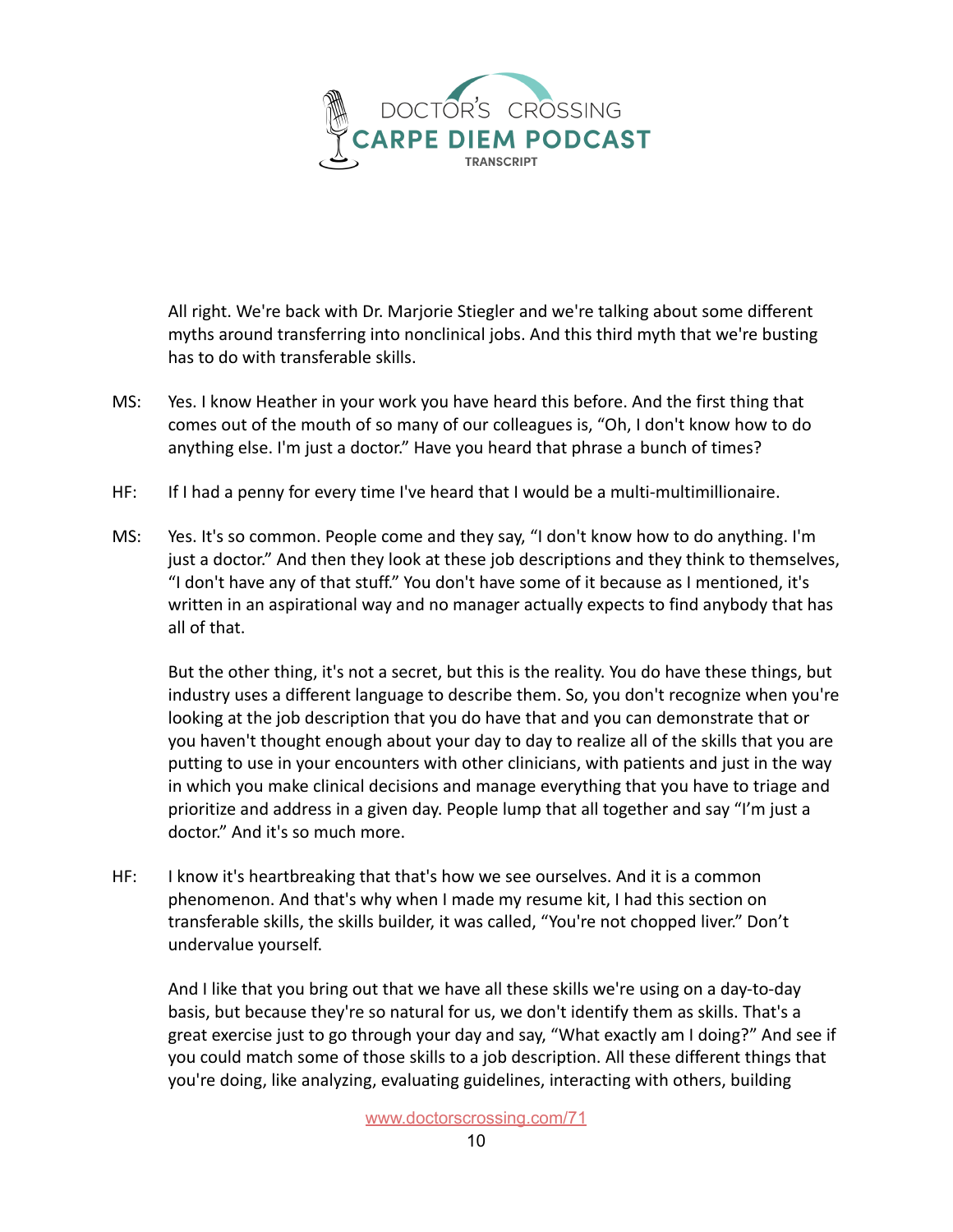

relationships, resolving conflict. I know you have many of these that you see in the job descriptions, but if you go and underline in that job description what you see and then go back and really think about your day, you'll see that there's a really great match.

- MS: Absolutely. And as you know, because I'm an affiliate with you, I've seen your resume kit. And I think it's really, really helpful to start looking at the things that you already have on paper in a different way to think about them in a way that makes for an industry friendly resume. But this probably sounds nebulous to a lot of listeners. So, I'll get into a couple of examples if that's helpful.
- HF: Yes, that would be great.
- MS: One of the things to know is healthcare is obviously all about teamwork. We don't operate in a vacuum and you are interacting most likely with office staff, with nurses, with technicians and other support staff, as well as probably other physicians during the day. And really regardless of your practice environment, just by being the physician in the group, you're sort of de facto the leader. People will look at you that way, even if they don't report to you. And they're in a different functional line. We call it multidisciplinary. They're in a different discipline than you or interprofessional. They have a different degree than you, but you are by default the leader and you are influencing and communicating and really setting the direction for what's going to get done in a day or what the plan is for the patient. And you do that literally every day without thinking about it at all.

Industry doesn't use the same terms. They call this matrix leadership and sometimes cross-functional leadership. You're reading the job description and you're like, "Oh, demonstrated abilities in matrix leadership. I don't have that." But you do. You just don't know that you do because you don't recognize the words and you haven't thought about what you're doing on the day to day in that regard.

And another example is publishing. Now not everybody is in academics, but most people, obviously in medical school and residency, you're familiar with the idea that you do a little research, you present an abstract and ideally this results in a manuscript. And in pharma, in medical devices, biotech, that's a large part of the work. It's to present science.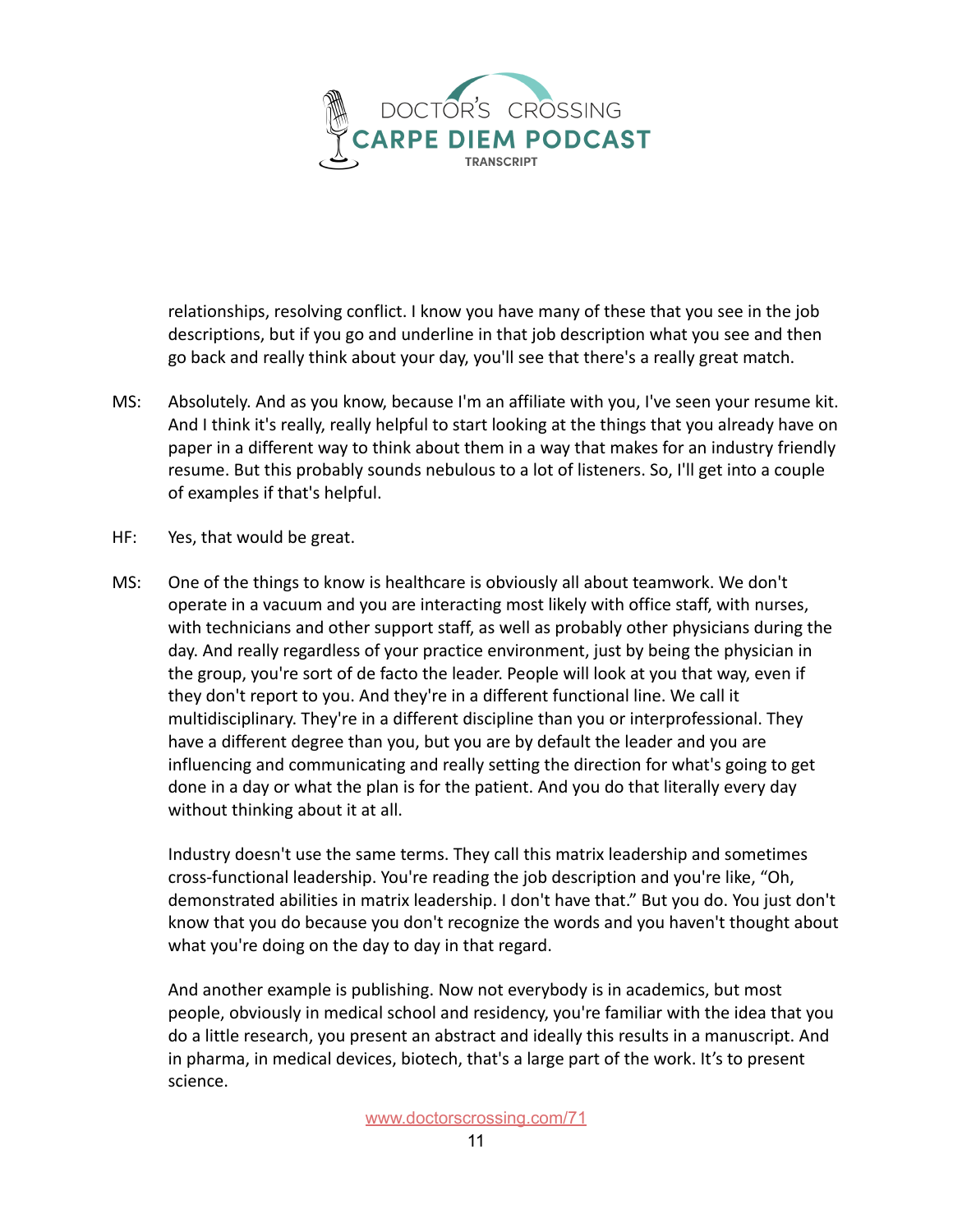

And so, if you have personal experience with that process from the ideation of the study to creating the design, executing it and then presenting the results. If you are familiar with that from end to end or even a part in the middle, this is exactly a skill that would be used in pharma, but they call it something different. In the industry, it's called evidence generation or sometimes data dissemination.

And I always thought the phrase, and I still think the phrase evidence generation is a funny one. But when you think about it, that's what everybody does. You have an idea. You have a hypothesis and then you have to go out and get the answers. You have to go out and design a study that gives you the data that generates the data. That is the evidence generation.

It's a funny phrase and you would look at it and not recognize it for what it is, but it just means clinical research. And so, this is something that we really again get into in Industry Insider because there are so many of these examples where your listeners, I hope right now are having like a light bulb moment of, "Oh yeah. I can see now. Even if I don't have those, I've got something in my pocket that meets the skills." You really have much, much more than you think. I guarantee everyone listening has more than they think.

- HF: Yes, those are fantastic examples. And it makes me think back to medical school when we were learning a new language.
- MS: Yes.
- HF: I remember when I was presenting and I said this 49-year-old, blah, blah, blah, who had a heart attack. And the attending corrected me and said, myocardial infarction. We did it in medical school so we can do it again in a new career.
- MS: Yes. But the thing is really for your listeners and for your clients, you have to do the work to be able to decipher these job descriptions. I've just given a few nuggets here and it will vary by company and it will vary by role. But that's part of the work that you need to do in order to have that strategic application.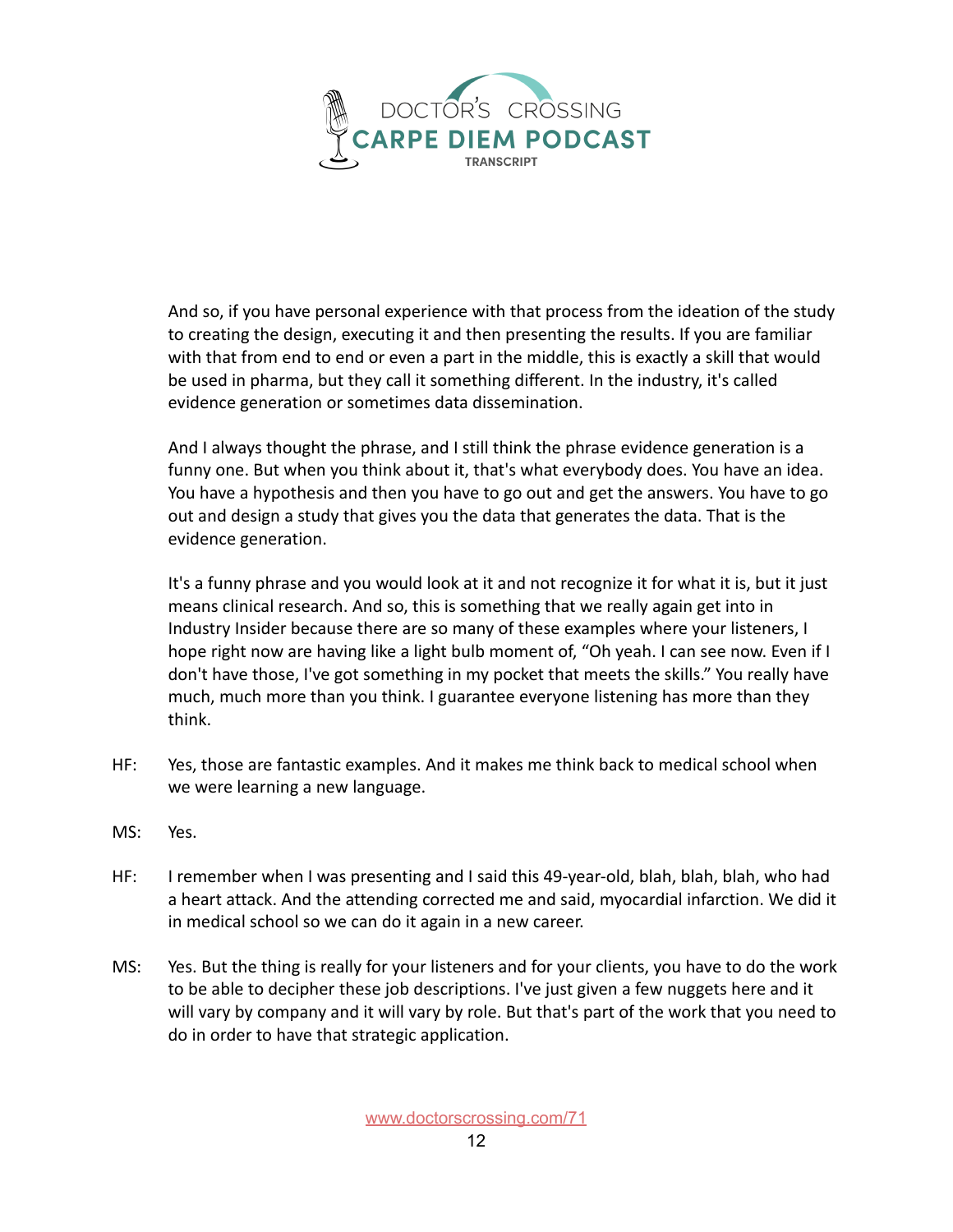

You've got to understand what those words mean so you can figure out what you have and position it in such a way that connects the dots. Because the person on the other side who is looking, it's true what they say, they're going to look at it for seven seconds. They're not going to sit there and ponder, "I wonder if this person's skills might be able to be applicable. Let me think about that." They're not going to do that. That's your job as the applicant. And sometimes that requires inside help. It requires somebody like you or like me to be able to do that translation and help somebody through that work.

- HF: Yeah. It's a process. That's one way to really make yourself stand out from someone who really hasn't had that mentorship.
- MS: Absolutely.
- HF: Well, this has been really wonderful. I love busting myths because they are roadblocks. And when you bust them, you kind of create this forward momentum.
- MS: Yes.
- HF: How can folks find out about you and also, if they're interested in your Industry Insider course? I'll definitely link to it in the show notes.
- MS: Yeah. Yeah. I have my own website, which it's a dinosaur, it's so old. It's my self-name. It's marjoriestieglermd.com. People can come there to find me. They can find my podcast The Career Prescription on any of the major directories. It's on iTunes, Apple or Spotify or Google Podcast. Whatever you're using, you can find The Career Prescription there.

And then for people who just want to dive right in to learn some stuff. If you go to courses.marjoriestieglermd.com, you'll find my entire library. Some of them are CME accredited. It's all well worth checking out. And I would love to have people be in touch. I have contact forms on my website and so forth. And as I mentioned, people do ask me questions all the time. I should probably also mention, I don't answer all the time.

HF: You can't.